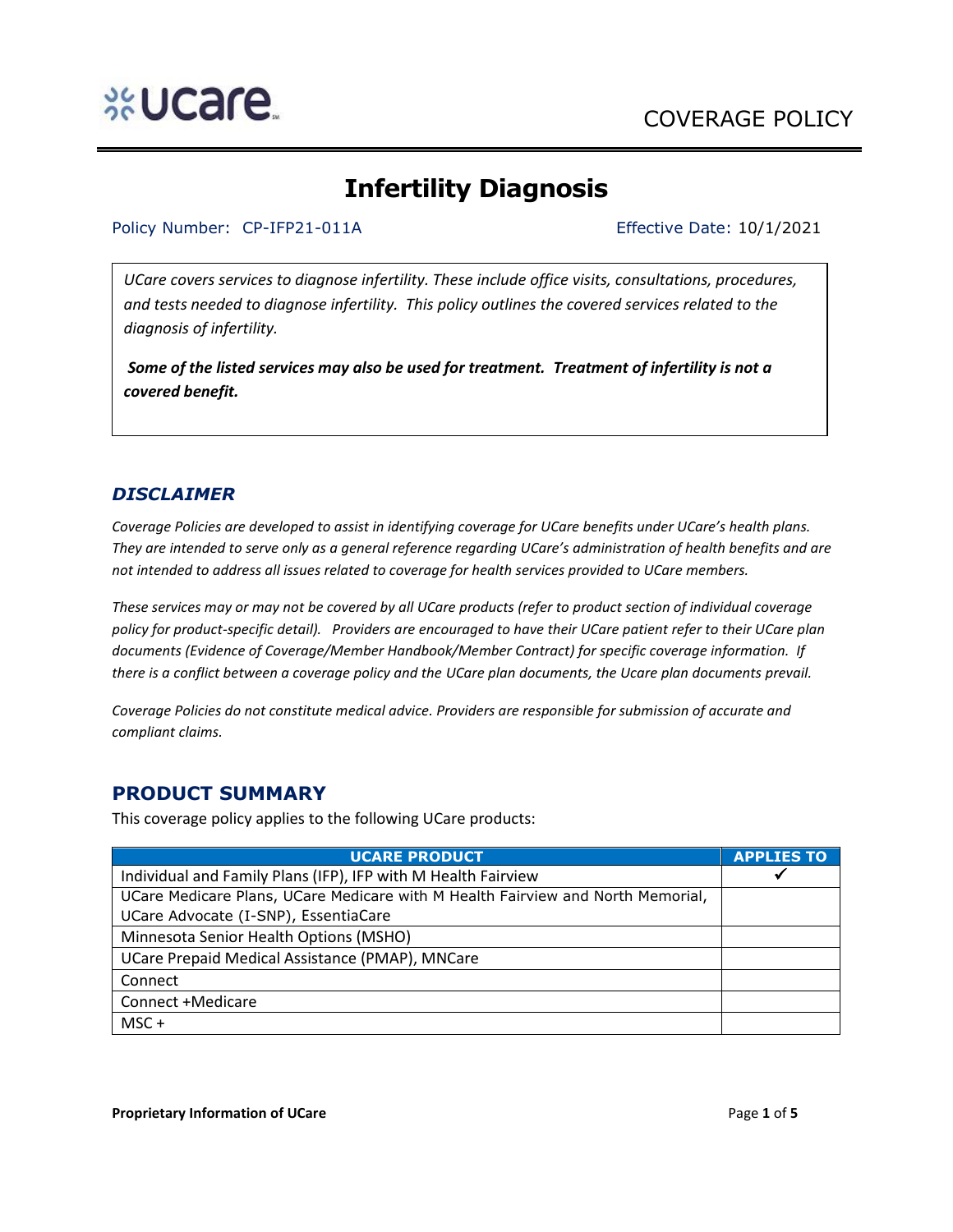# **%Ucare**

#### **Benefit Category: INFERTILITY DIAGNOSIS**

Services received during an office visit may be covered under another benefit in the Contract. These categories include laboratory and diagnostic imaging, outpatient surgical. The most appropriate benefit in the Contract will apply for each service received.

*State law requires that services from network and non-network providers to diagnose infertility be covered at the same benefit level.*

#### **Definitions**

- Infertility is defined as the inability to conceive after one year (or longer) of unprotected sex. *Because fertility in women is known to decline steadily with age, some providers evaluate and treat women aged 35 years or older after 6 months of unprotected sex.*
- Infertility can be due to either male or female factors.
- Secondary infertility-Infertility in which one or more pregnancies have occurred before the present condition of infertility.

#### **Coverage Policy**

#### **Covered Services include:**

**Professional services** necessary to diagnose infertility and related tests, facility charges, and laboratory work, including but not limited to diagnostic radiology, laboratory services, semen analysis, and diagnostic ultrasounds related to covered services.

#### **Tests for diagnosing male infertility**

A general physical exam and specific diagnostic fertility tests may include:

- **Semen analysis.** A lab test to analyze a semen specimen. Urine may be tested for the presence of sperm.
- **Hormone testing.** Blood test to determine the level of testosterone and other male hormones.
- **Testicular biopsy.** A testicular biopsy may be performed to identify abnormalities contributing to infertility. *This procedure can also be done to retrieve sperm for non-covered assisted reproductive techniques, such as IVF.*
- **Imaging.** Imaging studies such as transrectal or scrotal ultrasound, or a test of the vas deferens (vasography) may be performed.

#### **Tests for diagnosing female infertility**

A general physical exam, including a regular gynecological exam and specific diagnostic fertility tests may include:

- **Ovulation testing.** A blood test to measure hormone levels to determine ovulation.
- **Hysterosalpingography.** Hysterosalpingography evaluates the condition of the uterus and fallopian tubes and looks for blockages or other problems. X-ray contrast is injected into the uterus, and an X-ray is taken to determine if the cavity is normal and to see if the fluid spills out of the fallopian tubes.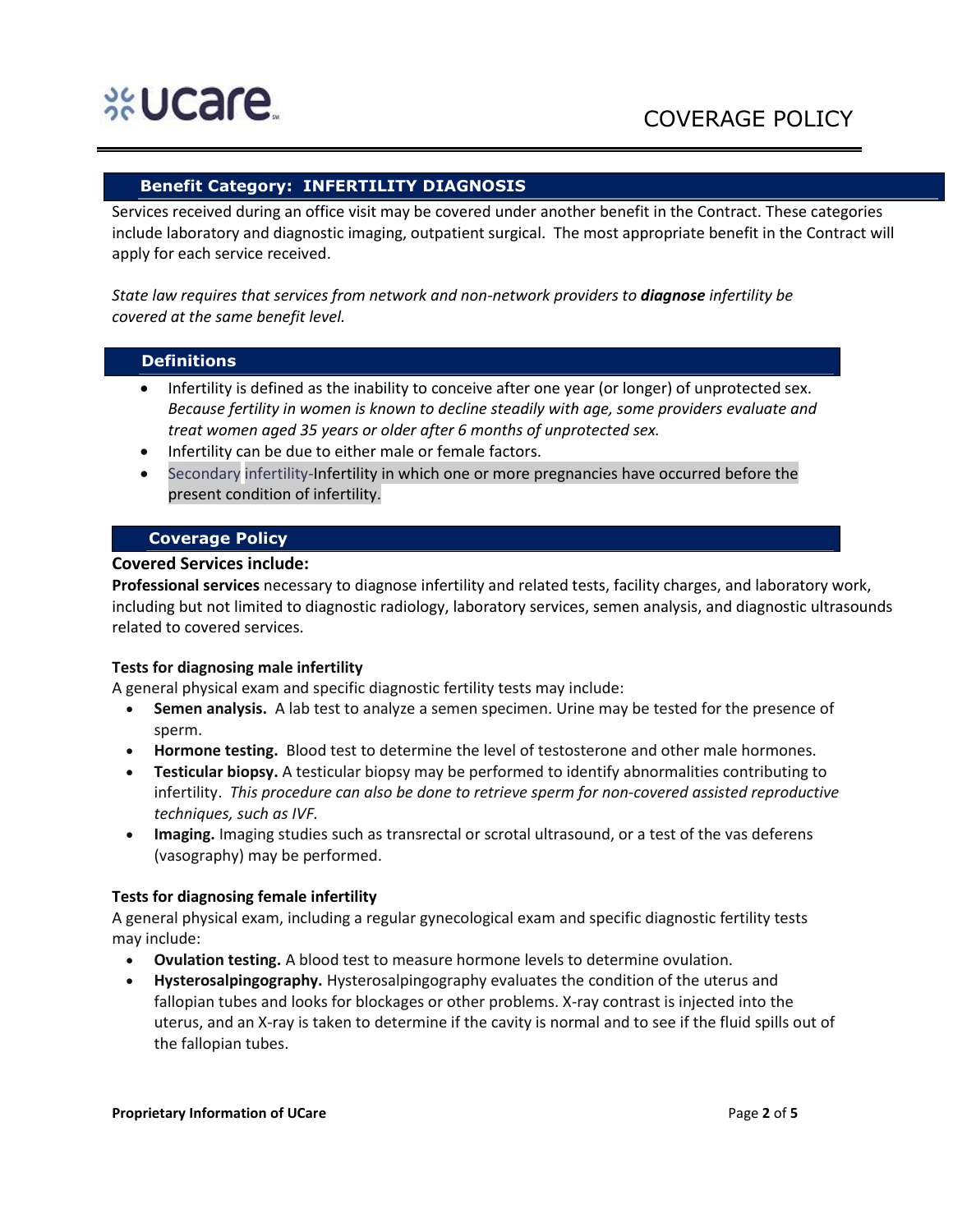# %Ucare

- **Ovarian reserve testing.** Determines the quantity of the eggs available for ovulation. This approach often begins with hormone testing early in the menstrual cycle.
- **Other hormone testing.** Other hormone tests check levels of ovulatory hormones, as well as pituitary hormones that control reproductive processes.
- **Imaging tests.** Pelvic ultrasound looks for uterine or ovarian disease. Sometimes a *sonohysterogram*, or saline infusion sonogram is used to see details inside the uterus that are not seen on a regular ultrasound.
- **Hysteroscopy.** A hysteroscopy looks for uterine disease. During the procedure a thin, lighted device is inserted through the cervix into the uterus to view any potential abnormalities.
- **Laparoscopy.** A thin viewing device (laparoscope) is inserted into the abdomen to examine the fallopian tubes, ovaries, and uterus. It can be used to diagnose endometriosis, scarring, blockages, irregularities of the fallopian tubes, or abnormalities in the ovaries and uterus that interfere with fertility.

#### **Services not covered**

Once a diagnosis of infertility has been established, all services necessary to treat infertility are not covered. These include:

- Office visits and consultations
- Laboratory tests and diagnostic imaging tests (once diagnosis of infertility is made)
- Surrogate pregnancy and related obstetric /maternity benefits
- Sperm, ova or embryo acquisition, retrieval, or storage
- Reversal of sterilization
- Assisted reproduction including
	- o artificial insemination (AI),
	- o intrauterine insemination (IUI),
	- o gamete intrafallopian tube transfer (GIFT),
	- o zygote intrafallopian tube transfer (ZIFT),
	- o intracytoplasmic sperm injection (ICSI),
	- o in-vitro fertilization (IVF), and all related charges,
	- $\circ$  preimplantation genetic screening (PGS) and preimplantation genetic diagnosis (PGD)
	- All oral and/or injectable drugs used to treat infertility, including, but not limited to:
		- o Clomiphene (Clomid)
		- o [Human chorionic gonadotropin](https://www.webmd.com/baby/human-chorionic-gonadotropin-hcg) (hCG), such as [Novarel,](https://www.webmd.com/drugs/2/drug-16743/novarel-intramuscular/details) [Ovidrel,](https://www.webmd.com/drugs/2/drug-20307-503/ovidrel-subcutaneous/choriogonadotropin-alfa-injection-prefilled-syringe-pen/details) [Pregnyl,](https://www.webmd.com/drugs/2/drug-6990/pregnyl+intramuscular/details) [Profasi.](https://www.webmd.com/drugs/2/drug-19934/profasi+intramuscular/details)
		- o Follicle-stimulating hormone (FSH), such as [Bravelle,](https://www.webmd.com/drugs/2/drug-63215/bravelle+injection/details) [Fertinex,](https://www.webmd.com/drugs/2/drug-1479/fertinex-subcutaneous/details) [Follistim,](https://www.webmd.com/drugs/2/drug-4727/follistim+injection/details) [Gonal-](https://www.webmd.com/drugs/2/drug-91245/gonal-f+rff+pen+subcutaneous/details)F.
		- o Human menopausal gonadotropin (hMG), such as [Menopur,](https://www.webmd.com/drugs/2/drug-92878/menopur-subcutaneous/details) [Metrodin,](https://www.webmd.com/drugs/2/drug-75344/metrodin-intramuscular/details) [Pergonal,](https://www.webmd.com/drugs/2/drug-6975/pergonal-intramuscular/details) [Repronex.](https://www.webmd.com/drugs/2/drug-17977/repronex+injection/details)
		- o Gonadotropin-releasing hormone (GnRH), such as Factrel, Lutrepulse.
		- o Gonadotropin-releasing hormone agonist (GnRH agonist), such as [Lupron,](https://www.webmd.com/drugs/2/drug-6888/lupron+subcutaneous/details) Synarel[, Zoladex.](https://www.webmd.com/drugs/2/drug-7103/zoladex+subcutaneous/details)
		- o Gonadotropin-releasing hormone antagonist (GnRH antagonist), such as [Antagon,](https://www.webmd.com/drugs/2/drug-75173/antagon+subcutaneous/details) [Cetrotide.](https://www.webmd.com/drugs/2/drug-20403/cetrotide+subcutaneous/details)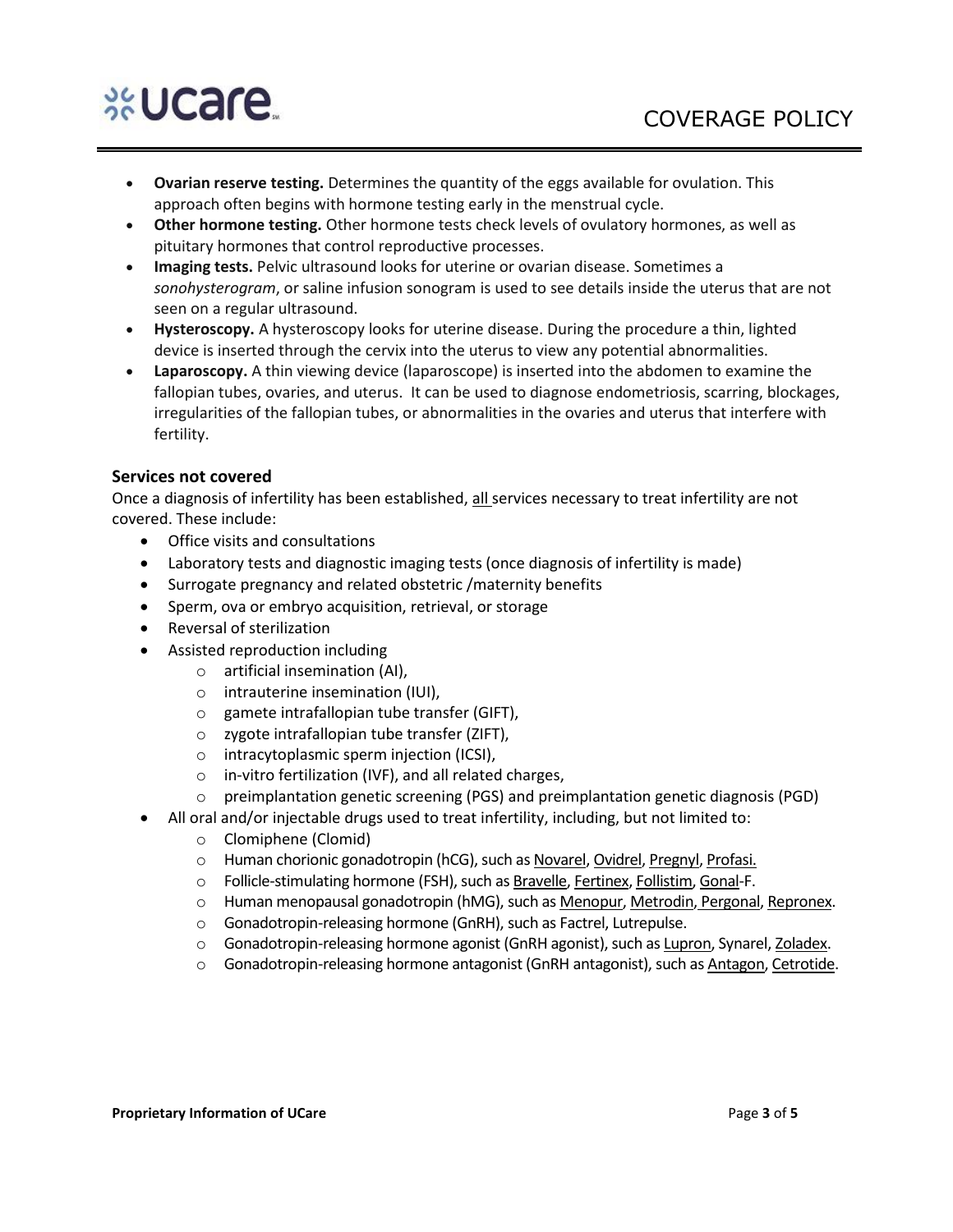## **CPT/ HCPC/ICD-10 Codes**

**C***odes are listed below for informational purposes only, and do not guarantee member coverage or provider reimbursement. This list may not be all-inclusive.* 

*\*These codes are only covered when billed as part of the infertility diagnostic workup. Once a diagnosis of infertility has been established, these services would not be covered.*

| CPT®, ICD-<br>10 or HCPCS<br><b>CODES</b> | <b>MODIFIER</b> | <b>NARRATIVE DESCRIPTION</b>                                                         |
|-------------------------------------------|-----------------|--------------------------------------------------------------------------------------|
| 58350                                     |                 | Chromotubation of oviduct, including materials                                       |
| 58770                                     |                 | Salpingostomy (Salpingoneostomy)                                                     |
| 76948                                     |                 | Ultrasonic guidance for aspiration of ova, imaging supervision and<br>interpretation |
| 84830                                     |                 | Ovulation tests, by visual color comparison methods for human<br>luteinizing hormone |
| 89257                                     |                 | Sperm identification from aspiration (other than seminal fluid)                      |
| 89260                                     |                 | Sperm isolation; simple prep (e.g., sperm wash and swim-up) for                      |
|                                           |                 | insemination or diagnosis with semen analysis                                        |
| 89261                                     |                 | Sperm isolation; complex prep (e.g., Percoll gradient, albumin gradient)             |
|                                           |                 | for insemination or diagnosis with semen analysis                                    |
| 89329                                     |                 | Sperm evaluation; hamster penetration test                                           |
| 89331                                     |                 | Sperm evaluation, for retrograde ejaculation, urine (sperm                           |
|                                           |                 | concentration, motility, and morphology, as indicated)                               |
| Q0115                                     |                 | Postcoital direct, qualitative examinations of vaginal or cervical mucous            |
| S3655                                     |                 | Antisperm antibodies test (immunobead)                                               |
| 58345                                     |                 | Transcervical introduction of fallopian tube catheter for diagnosis and/or           |
|                                           |                 | re-establishing patency (any method), with or without                                |
|                                           |                 | hysterosalpingography                                                                |

\*CPT is a registered trademark of the American Medical Association.

#### • **Prior Authorization**

 **Not required**